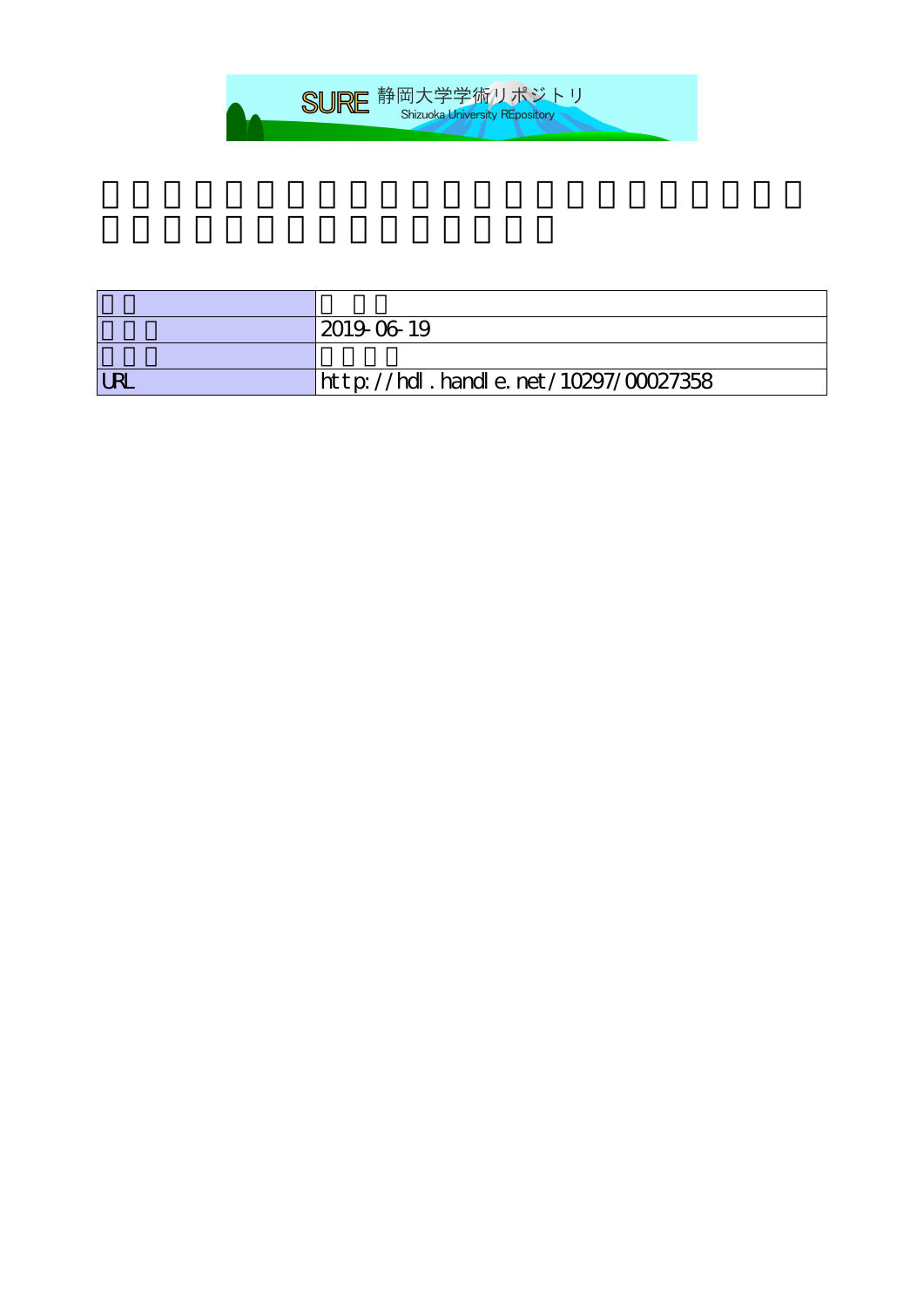



| $1\quad 4$ | <b>DEW</b> | <b>DEW</b> | 2014 9 |
|------------|------------|------------|--------|
|            | 20 35mm    | <b>IEW</b> | 2 3    |
| 70         | 2 3        | 4          | 4      |

About 100 million people develop dengue fever annually, mainly in tropical and subtropical areas. In September 2014, dengue virus (DENV) was also detected in Tokyo Yoyogi Park, and moving up of DENV due to global warming is a growing threat, but there is no practical vaccine for treatment of DENV infection. In the present study, DENV serotypes 2 and 3 virus-like particles (VLPs) were expressed and purified in the silkworm expression system using bacmid technology. The obtained DENV serotypes 2 and 3 VLPs were at a size of 20 and 35 nm, respectively, and had binding ability to heparin. Furthermore, DENV serotypes 2 and 3 VLPs expressed in silkworms were also bound to mixed sera of serotypes 1-4 of dengue fever patients. This result suggests the possibility of producing DENV vaccine using silkworm as a host.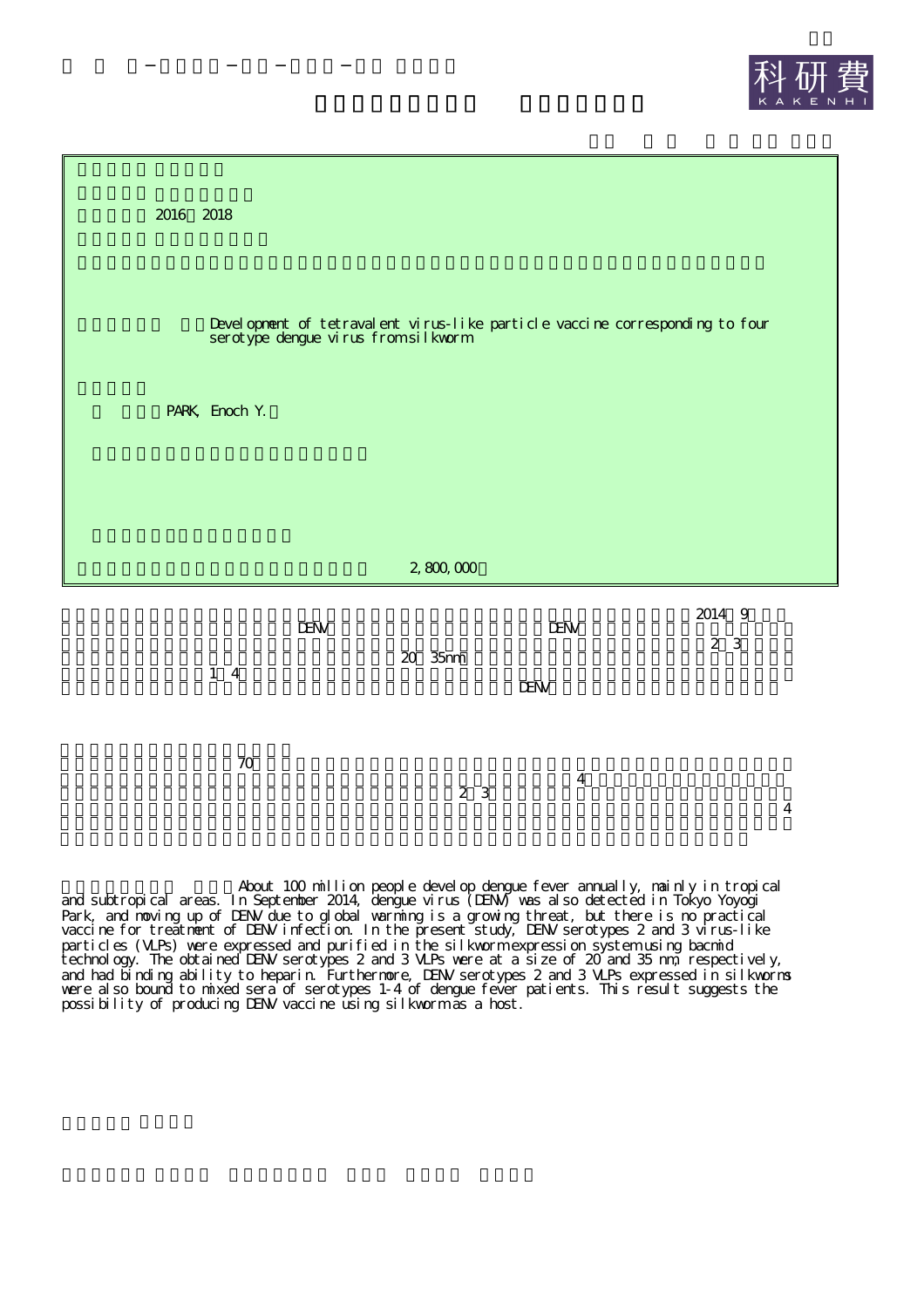様 式 C-19、F-19-1、Z-19、CK-19(共通) 1.研究開始当初の背景

主に熱帯・亜熱帯地域を中心に全世界で年間約1億人がデング熱やデング出血熱を発症する。 我が国でも 2014年9月4日に、東京代々木公園で採取された蚊からデングウイルス (DENV) が 検出され、国内感染が報告された。これは 1950 年代の発生以後初めてであり、地球温暖化によ る DENV 北上の脅威が窺える。DENV には 4 種の血清型(1 型から 4 型)が存在する。各血清型は、 異なる血清型に対し感染防御能を示すが、その防御能は低く、数ヶ月で消滅する。また、2度目 の感染で重度の合併症が起こる確率が高くなるという特徴がある(抗体依存性感染増強現象)。 現在、4種の血清型に対して十分な防御免疫を誘導するため、DENV1 型〜DENV4 型それぞれに効 果を示す単価ワクチンを作製し、それらを混合したワクチンを作製する試みが行われているが 実用化に至っていない。現時点において、全血清型に対する優れた防御能を示す4価ワクチンは おろか、1価混合ワクチンすら実用化されていないため、4価ワクチンの開発は学術的、社会的 にも極めてインパクトは大きい。

2.研究の目的

ウイルス様粒子 (VLP) はウイルス本来の構造をとっているため抗原性を持ち、しかし遺伝物 質を持たないため、感染性がない。本研究では、高い免疫獲得効果が期待される VLP をカイコで 効率的に発現・精製する。これらの VLP の更なる高機能化を目指し、VLP の表面に DENV1〜4 血 清型の抗原を提示した4価 VLP ワクチン作製基盤構築を最終目的とした。

本研究では、独自に開発してきた先駆的バクミド技術を基盤とし、4血清型に対するそれぞれ のデングウイルス様粒子(DENV −LP)を開発し、抗ウイルス活性を確認する。これが成功したら、 VLP の表面上に4種の抗原を提示させた4価 DENV-LP の作製に挑戦する。

3.研究の方法

(1) カイコを用いた DENV-LP の作製と発現:デング熱の被害が大きい DENV 血清型 2(DENV2)と血 清型 3(DENV3)を中心に発現系を構築した。DENV-LP 形成に必要な Capsid(C)、PrM 及び E タン パク質を発現するために、DENV の RNA から逆転写反応で DNA を得た。DENV2 と DENV3 の C,PrM 及 び E の配列を PCR で増幅し、ポリへドロンプロモーター下流に分泌用 Bx シグナル配列、精製用 タグである PA 或いは FLAG を連結し、pFastbac1 に挿入した。pFastbac1 を大腸菌 DH10Bac に形 質転換し、組換え BmNPV バクミドを作製した。得られたバクミドは BmNPV/2CPrME、BmNPV/2E と BmNPV/3CPrME、/3PrME と命名した。組換え Bacmid を 5 鈴カイコに注射し、注射後のカイコ或い は蛹は 26℃、湿度 60%の飼育チャンバー内でシルクメイト 2S (Nosan Corporation、横浜 日本) を飼料として与えて飼育した。4〜7 日飼育後、カイコから体液と脂肪体を回収し、タグ或いは DENV2 や DENV3 の抗 E 抗体を用いて発現確認を行った。

(2) カイコ体液からの DENV-LP 精製及び機能解析:回収した体液を 100 倍希釈した。なお、蛹の 場合はバクミド注射 4 日後に回収してソニケーションをした。破砕後に遠心分離(15,000×g, 10 min)し、そのペレットを再びソニケーションした後に同じ条件で遠心分離を行い、上清を回 収した。FLAG タグを融合した場合 DDDDK-tagged Protein PURIFICATION GEL(MBL, 3329, Nagoya, Japan)を、PA タグを融合した場合抗 PA 抗体アフィニティカラムを用いて精製した。精製済の DENV2 と DENV3 の CPrME はそれぞれの抗 E 抗体を用いてウエスタンブロットで確認した。

DENV はヘパリンと結合するためへパリンとの結合能を ELISA で確認した。アビジンがコーテ ィングされたプレートにビオチンが結合したヘパリン(Thermo fisher, Waltham, USA)をウェ ルごとに 6 ng/mL になるように固定化した。0.05% Tween 80 リン酸緩衝液で希釈した精製サン プルを、100 µL ずつプレートに加え室温で 1 時間静置した。その後リン酸緩衝液で 3 回洗浄し、 発色基質 TMB(ナカライテスク)を反応させ、5 分後 10% H2SO<sup>4</sup> 100 µL 加えて反応を停止させた。 ウェルプレートはマイクロプレートリーダー(モデル 680, Bio-Rad, Hercules, USA)で 450 nm の吸光度を測定した。

(3) DENV-LP の形状解析:VLP の形状は透過型電子顕微鏡(JEM-1400, JEOL, Tokyo, Japan)を 用いて観察した。精製した DENV-LP をカーボングリッドの上に乗せ乾燥した後、牛血清アルブミ ンでブロックした。陰性染色は、2% phosphotungstic acid を用いた。DENV-LP/2E と DENV-LP/3CPrME を対象に VLP の形状を調べた。

(4) DENV-LP とデング熱患者由来血清との結合能の解析:デング熱患者から採取した血清と DENV-LP/3CPrME と DENV-LP/3PrME との結合実験を行った。用いた血清は、DENV1〜4 の混合血清 であり、インドネシア大学に保存されたものを用いた。陰性血清としてマウスの血清を用い、サ ンドイッチ ELISA と直接 ELISA を行った。

4.研究成果

(1) カイコでの DENV-LP/2CPrME 及び DENV-LP/3CPrME の作製と発現: DENV2 の CPrME はカイコ の脂肪体(図 1A)と蛹(図 1B)で発現が確認出来た(分子量 55~60 kDa)。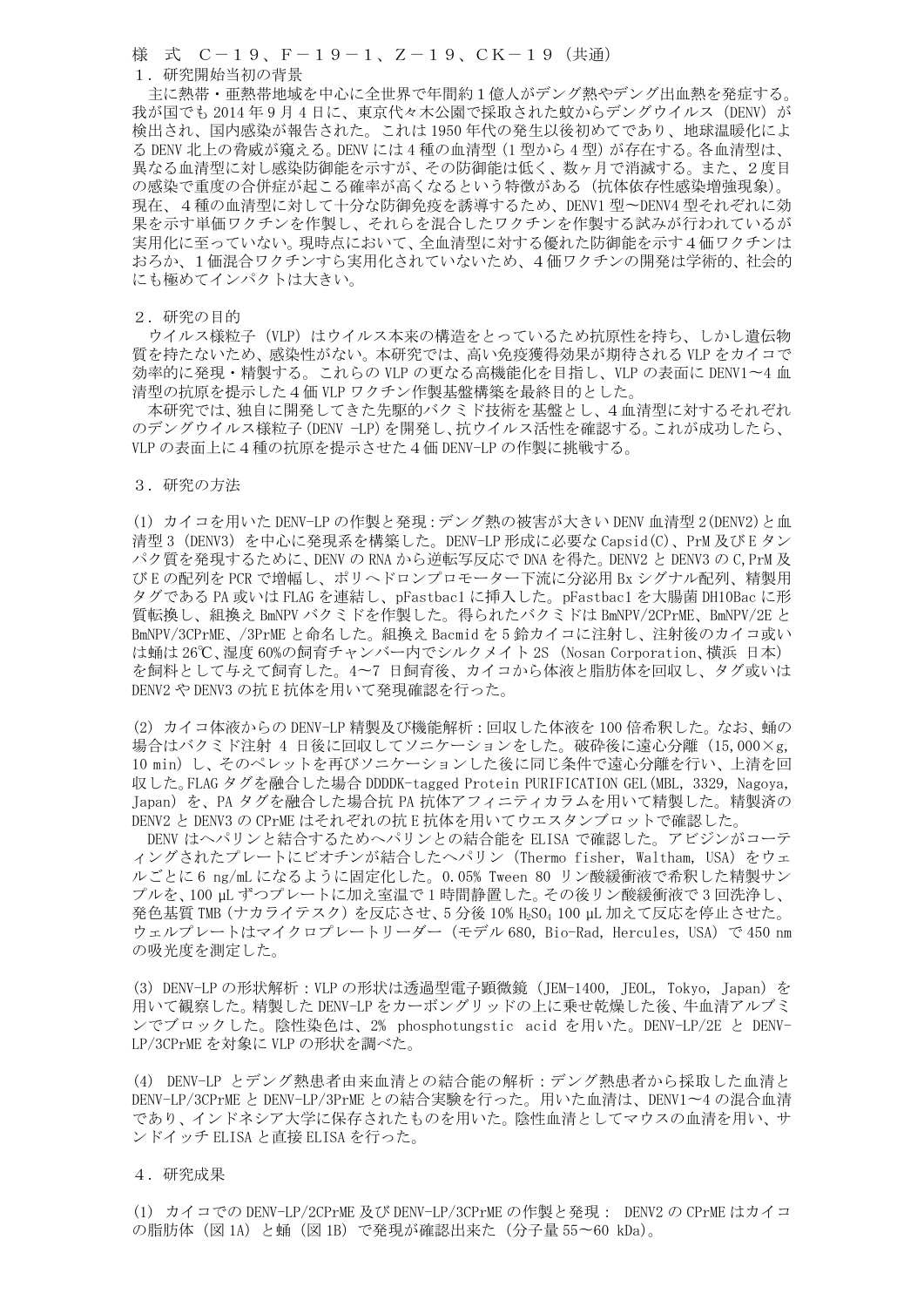DENV3 の CPrME と PrME の場合、DENV2 と同様脂肪体でそれぞれ分子量 85.9 kDa と 74.7 kDa 付 近にバンドが確認出来た (図 2)。発現した DENV-LP/2PrME と DENV/3PrME の交差反応を調べたと ころ、DENV2 は抗 3 型 E 抗体とは反応せず、DENV3 は抗 2 型 E 抗体とは反応しなかった。



図 1. カイコ (A) と蛹 (B) で発現した DENV2 の CPrME のウエスタンブロット。抗 DENV2 −( 抗体を用いた。矢印は目的タンパク質を



図 2. カイコで発現した DENV3 の CPrME と PrME のウエスタンブロット。抗 PA タグを用 いて検出した。矢印は目的タンパク質を示 す。

(2) カイコ体液からの DENV-LP 精製及び機能解析: DENV2 の粗精製結果、カイコ体液 1 mL から Eタンパク質が 46 µg、CprME タンパク質が 15 µg であった。脂肪体から精製した場合、カイコ 脂肪体 1 g から E タンパク質が 220 μg、CprME タンパク質が 300 μg であった。DENV3 の場合、 脂肪体 1 g からそれぞれ CPrME、177.4 µg と PrME、187.2 µg を得た。ELISA のウェルに精製サ ンプル 0~20 μg/ml 入れへパリン結合実験を行った結果、CPrME や PrME の濃度の変化に伴い、 結合が強くなっていることが確認出来た。

DENV2 の E タンパク質の場合、4 μg で最大の結合(図 3A)が、DENV3 の場合 CPrME や PrME 両 方とも濃度依存的に結合が増加した (図 3B)。これで DENV2 でも DENV3 でもヘパリンとの結合能 が確認され、タンパク質として機能することが証明された。



図 3. DENV2 の E タンパク質、DENV3 の CPrME や PrME とのヘパリンの結合

(3) DENV-LP の形状解析 : DENV-LP/2E の VLP は約 20 nm の大きさ (図 4A) であったが、DENV3 の CPrME (DENV-VLP/3CPrME) は、35 nm 程度の大きさ (図 4B) であった。両方とも脂質 2 重膜の エンベロープで形成された VLP であることが認められた。



図 4.DENV-LP/2E(A)と DENV-VLP/3CPrME(B)の透過型電子顕微鏡イメージ。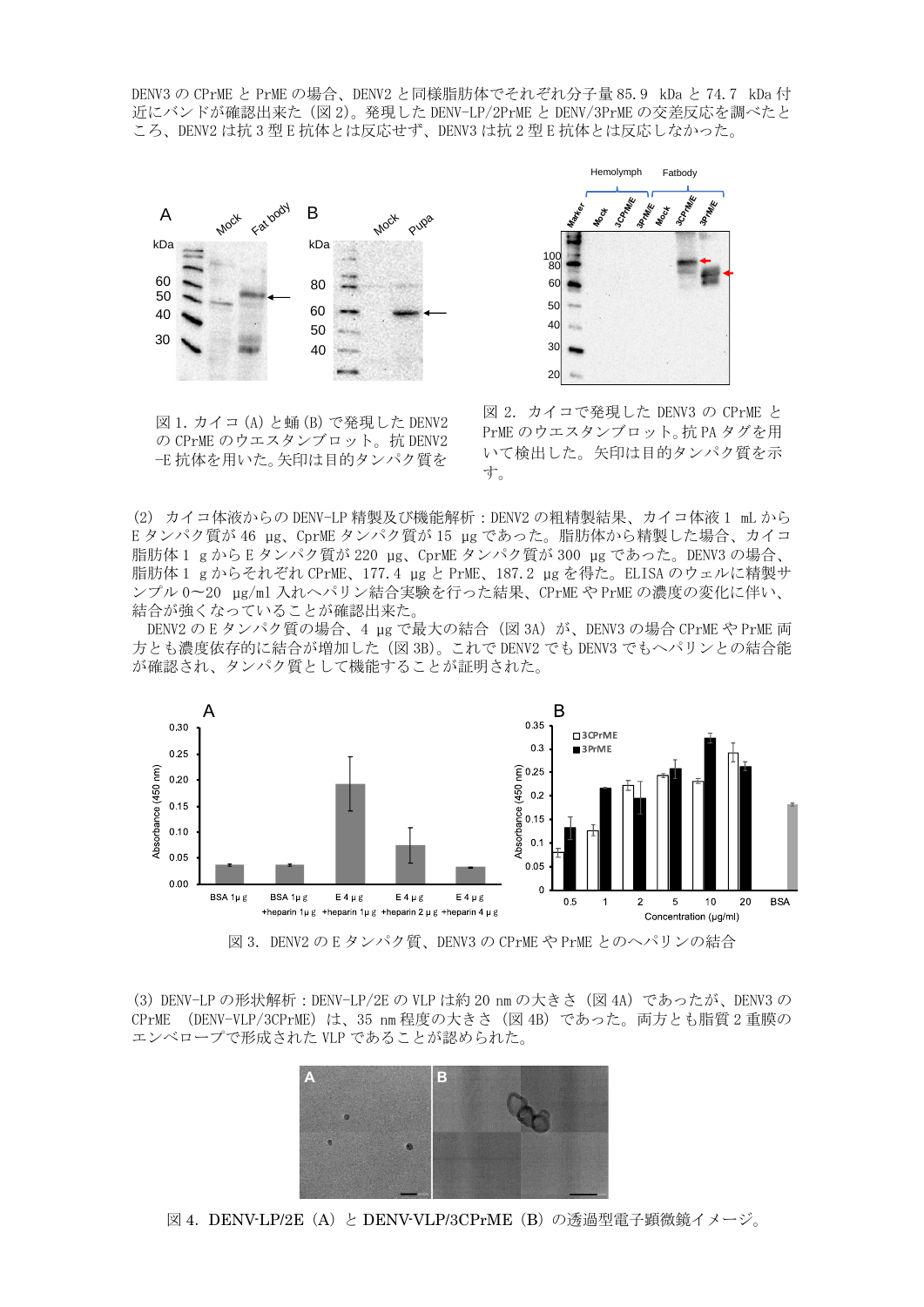(4) DENV-LP とデング熱患者由来血清との結合能の解析:4 血清型が混ざったデング熱患者から の混合血清と本研究で作製した DENV-LP/3CPrME と DENV-LP/3PrME との結合能を確認した。ELISA 法よりサンドイッチ ELISA の結果が低いバックグラウンドを示し、陰性より 2 倍近く高い値を 得た(図 5)。陰性として用いたマウス血清との結合能は殆ど見られ無かった。この結果によっ て、本研究で作製した DENV-LP/3CPrME と DENV-LP/3PrME はデング熱血清との結合能が証明され た。



図 5.デング熱患者の血清と本 DENV-LP/3CPrME と DENV-LP/3PrME との結合能。

5.主な発表論文等

## 〔雑誌論文〕(計 6 件)

- ① Hamizah Suhaimi, Rikito Hiramatsu, Jian Xu, Tatsuya Kato, Enoch Y. Park, Secretory nanoparticles of Neospora caninum profilin-fused with the transmembrane domain of GP64 from silkworm hemolymph, Nanomaterials, 9(4), 593 (2019). 査読有 DOI: 10.3390/nano9040593
- ② Robert Minkner, Enoch Y. Park, Purification of virus-like particles expressed in the silkworm *Bombyx mori*, Biotechnol. Lett.,  $40(4)$ ,  $659-666$  (2018). 査読有
- ③ Robert Minkner, Rina Baba, Yae Kurosawa, Shinichiro Suzuki, Tatsuya Kato, Shintaro Kobayashi, Enoch Y. Park, Purification of human papillomavirus-like particles expressed in silkworm using a Bombyx mori nucleopolyhedrovirus bacmid expression system, J. Chromatogra. B, 1096, 39–47 (2018). 査読有
- ④ Tatsuya Kato, Moeko Hasegawa, Takeshi Yamamoto, Takatsugu Miyazaki, Ryosuke Suzuki, Takaji Wakita, Tetsuro Suzuki, Enoch Y. Park, Expression of a functional intrabody against hepatitis C virus core protein in Escherichia coli and silkworm pupae, Protein Expr. Purif., 150, 61–66 (2018). 査読有
- ⑤ Tatsuya Kato, Kohei Itagaki, Mai Yoshimoto, Rikito Hiramatsu, Hamizah Suhaimi, Tetsuya Kohsaka, Enoch Y. Park, Transduction of a Neospora caninum antigen gene into mammalian cells using a modified Bombyx mori nucleopolyhedrovirus for antibody production, J. Biosci. Bioeng., 124(6), 606–610 (2017). 査読有
- ⑥ Kenshin Takemura, Oluwasesan Adegoke, Naoto Takahashi, Tatsuya Kato, Tian-Cheng Li, Noritoshi Kitamoto, Tomoyuki Tanaka, Tetsuro Suzuki, and Enoch Y. Park, Versatility of a localized surface plasmon resonance-based gold nanoparticlealloyed quantum dot nanobiosensor for immunofluorescence detection of viruses, Biosens. Bioelectron., 89, 998–1005 (2017). 査読有

〔学会発表〕(計 7 件)

- ① Doddy Irawan Setyo Utomo, Tatsuya Kato, and Enoch Y Park, Characterization of Dengue Virus Serotype 3 Structural Proteins Expressed in Silkworm Expression System, The 5th International Symposium toward the Future of Advanced Researches in Shizuoka University 2019, 2019 年、静岡大学
- ② Jian Xu, Hamizah Suhaimi, Mikiko Hayashidani, Tatsuya Kato, Enoch Y. Park, Development of antigen-displaying virus-like particle vaccines by SpyTag/SpyCatcher superglue in the silkworm-bacmid expression system, 日本農芸 化学会 2019 年度大会、2019 年、東京農業大学。